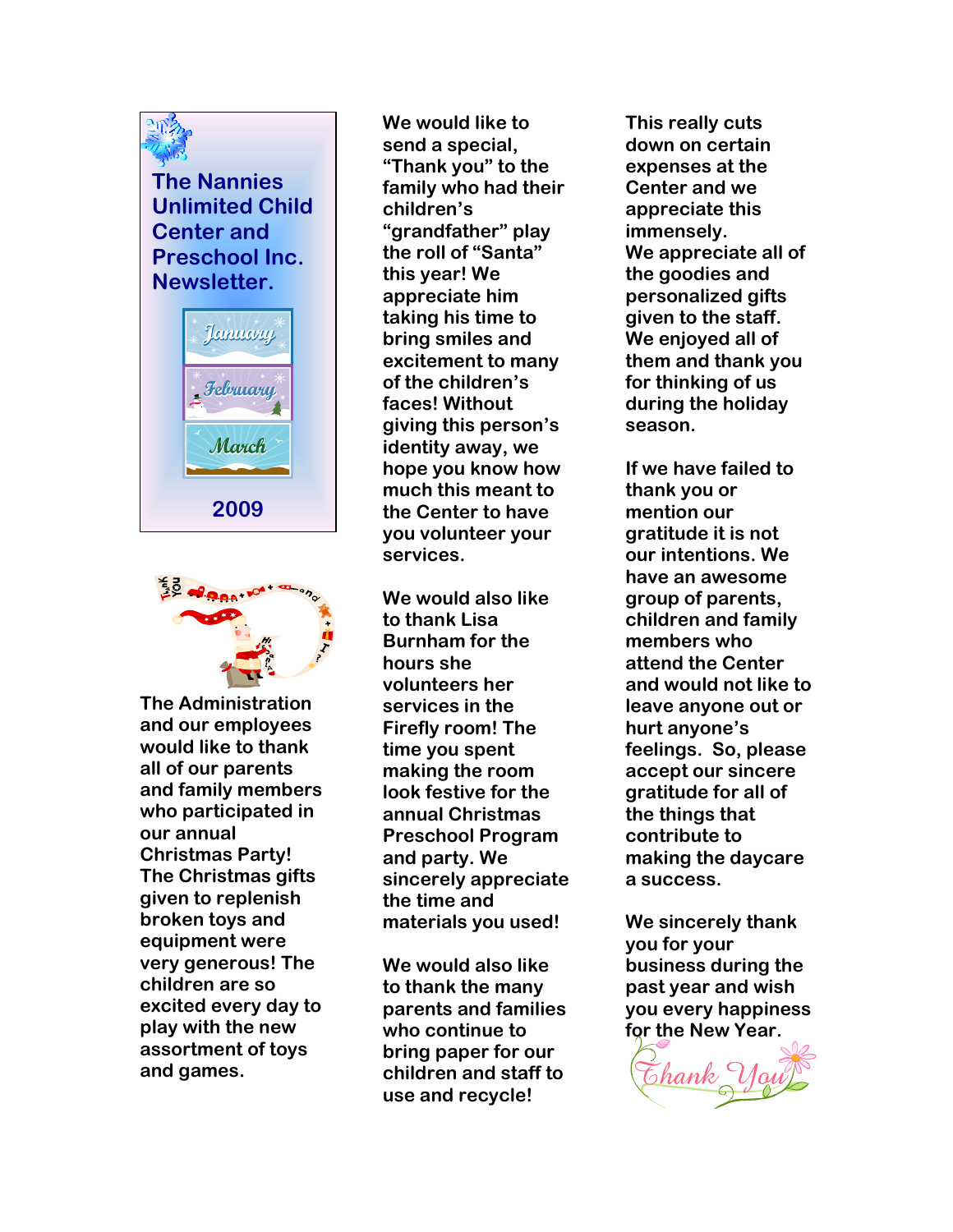

## $A$  note from Ms Vickie & Ms Cindy.

We would like to take this opportunity to thank each of you for your encouragement and support. It has been a pleasure to have your children here at the Center and to watch them grow physically, mentally, and emotionally. We truly appreciate the support and confidence you place in us and we do take your child's growth, health, safety and security seriously.

We hope that the New Year brings new meaning to your role as a parent. We are happy to be a part of your family's memories of days gone by.

We continue to learn that children are the best teachers of creativity, persistence and unconditional love. That is truly what keeps us going.

> May God bless you throughout 2000.



The bane of many parents, the head louse is a tiny, wingless parasitic insect that lives among human hairs and feeds on extremely small amounts of blood drawn from the scalp. Although they may sound gross, lice (the plural of louse) are a very common problem, especially for kids ages 3 years to 12 years (girls more often than boys). Lice aren't dangerous and they don't spread disease, but they are contagious and can just be downright annoying. Their bites may cause a child's scalp to become itchy and inflamed, and persistent scratching may lead to skin irritation and even infection.

Signs of Head Lice Though very small, lice can be seen by the naked eye. What you or your doctor might see by thoroughly examining your child's head:

Lice eggs (called nits). These look like tiny yellow, tan, or brown dots before they hatch. After hatching, the remaining shell looks white or clear. Lice lay nits on hair shafts close to the skin's surface, where the temperature is perfect for keeping warm until they hatch. Nits look sort of like dandruff, only they can't be removed by brushing or shaking them off. Unless the infestation is heavy, it's more common to see nits in a child's hair than it is to see live lice crawling on the scalp. Lice eggs hatch within 1 to 2 weeks after they're laid.

Adult lice and nymphs (baby lice). The adult louse is no bigger than a sesame seed and is grayish-white or tan. Nymphs are smaller and become adult lice about 1 to 2 weeks after they hatch. Most lice feed on blood several times a day, but they can survive up to 2 days off the scalp.

**Scratching.** With lice bites come itching and scratching. However, the itching may not always start right away — that depends on how sensitive your child's skin is to the lice. It can sometimes take weeks for kids with lice to start scratching. They may complain, though, of things moving around on or tickling their heads.

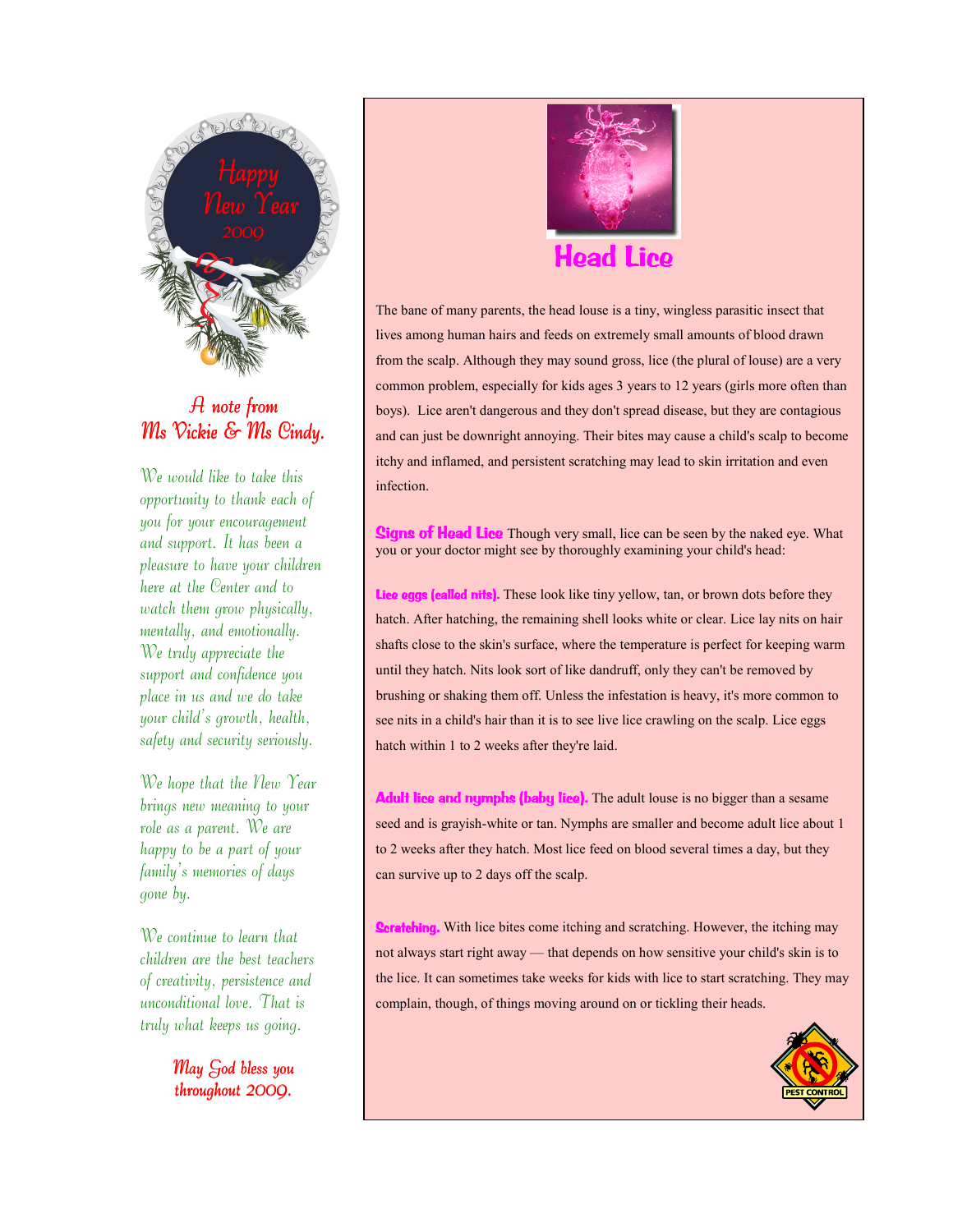Small, red bumps or sores from scratching. For some kids, the irritation is mild; for others, a more bothersome rash may develop. Excessive scratching can lead to a bacterial infection (the skin would become red and tender and may have crusting and oozing along with swollen lymph glands). If your doctor thinks this is the case, he or she may treat the infection with an oral antibiotic. You may be able to see the lice or nits by parting your child's hair into small sections and checking for lice and nits on the scalp, behind the ears, and around the nape of the neck (it's rare for them to be found on eyelashes or eyebrows). A magnifying glass and bright light may help. But it can be tough to find a nymph or adult louse — often, there aren't many of them and they're able to move fast. Call your doctor if your child is constantly scratching his or her head or complains of an itchy scalp that won't go away. The doctor should be able to tell you if your child is infested with lice and needs to be treated. Also be sure to check with your child's school nurse or childcare center director to see if other kids have recently been treated for lice. If you discover that your child does, indeed, have lice or nits, contact the staff at the school and childcare center to let them know.

#### Are Lice Contagious?

Lice are highly contagious and can spread quickly from person to person, especially in group settings (schools, childcare centers, slumber parties, sports activities, and camps). Though they can't fly or jump, these tiny parasites have specially adapted claws that allow them to crawl and cling firmly to hair. They spread mainly through head-to-head contact, but sharing clothing, bed linens, combs, brushes, and hats can also help pass them along. Kids are most prone to catching lice because they tend to have close physical contact with each other and often share personal items. And you may wonder if Fido or Fluffy may be catching the pests and passing them on to your family. But rest assured that pets can't catch head lice and pass them on to people or the other way around.

#### **Treatment**

Your doctor can recommend a medicated shampoo, cream rinse, or lotion to kill the lice. These may be over-the-counter (OTC) or prescription medications, depending on what treatments have already been tried. Medicated lice treatments usually kill the lice and nits, but it may take a few days for the itching to stop .It's important to follow the directions exactly because these products are insecticides. Applying too much medication or too frequently can increase the risk of causing harm. Following the directions on the product label is also important to ensure that the treatment works properly. Treatment may be unsuccessful if the medication is not used correctly or if the lice are resistant to the medication. After treatment, your doctor may suggest combing out the nits with a fine-tooth comb and also may recommend repeating treatment in 7 to 10 days to kill any newly hatched nits. If your child is 2 years old or under, you should not use medicated lice treatments. You'll need to remove the nits and lice by hand. To remove lice and nits by hand, use a fine-tooth comb on your child's wet, conditioned hair every 3 to 4 days for 2 weeks after the last live louse was seen. Wetting the hair beforehand is recommended because it temporarily immobilizes the lice and the conditioner makes it easier to get a comb through the hair. Wet combing is also an alternative to pesticide treatments in older children. Though petroleum jelly, mayonnaise, or olive oil are sometimes used in an attempt to suffocate head lice, these treatments have not been proven to be effective. Keep in mind that head lice don't survive long once they fall off a person. So it's unnecessary to spend a great deal of time and money trying to rid the house of lice.

Here are some simple ways to get rid of the lice and their eggs, and help prevent a lice reinfestation:

- Wash all bed linens and clothing that's been recently worn by anyone in your home who's infested in very hot water (130° Fahrenheit, 54.4° Celsius), then put them in the hot cycle of the dryer for at least 20 minutes.
- Dry clean any clothing that isn't machine washable.
- Have bed linens, clothing, and stuffed animals and plush toys that can't be washed dry-cleaned. Or, put them in airtight bags for 2 weeks.
- Vacuum carpets and any upholstered furniture (in your home or car).
- Soak hair-care items like combs, barrettes, hair ties or bands, headbands, and brushes in rubbing alcohol or medicated shampoo for 1 hour. You can also wash them in hot water or just throw them away.
- Because lice are easily passed from person to person in the same house, bedmates and infested family members will also need treatment to prevent the lice from coming back.

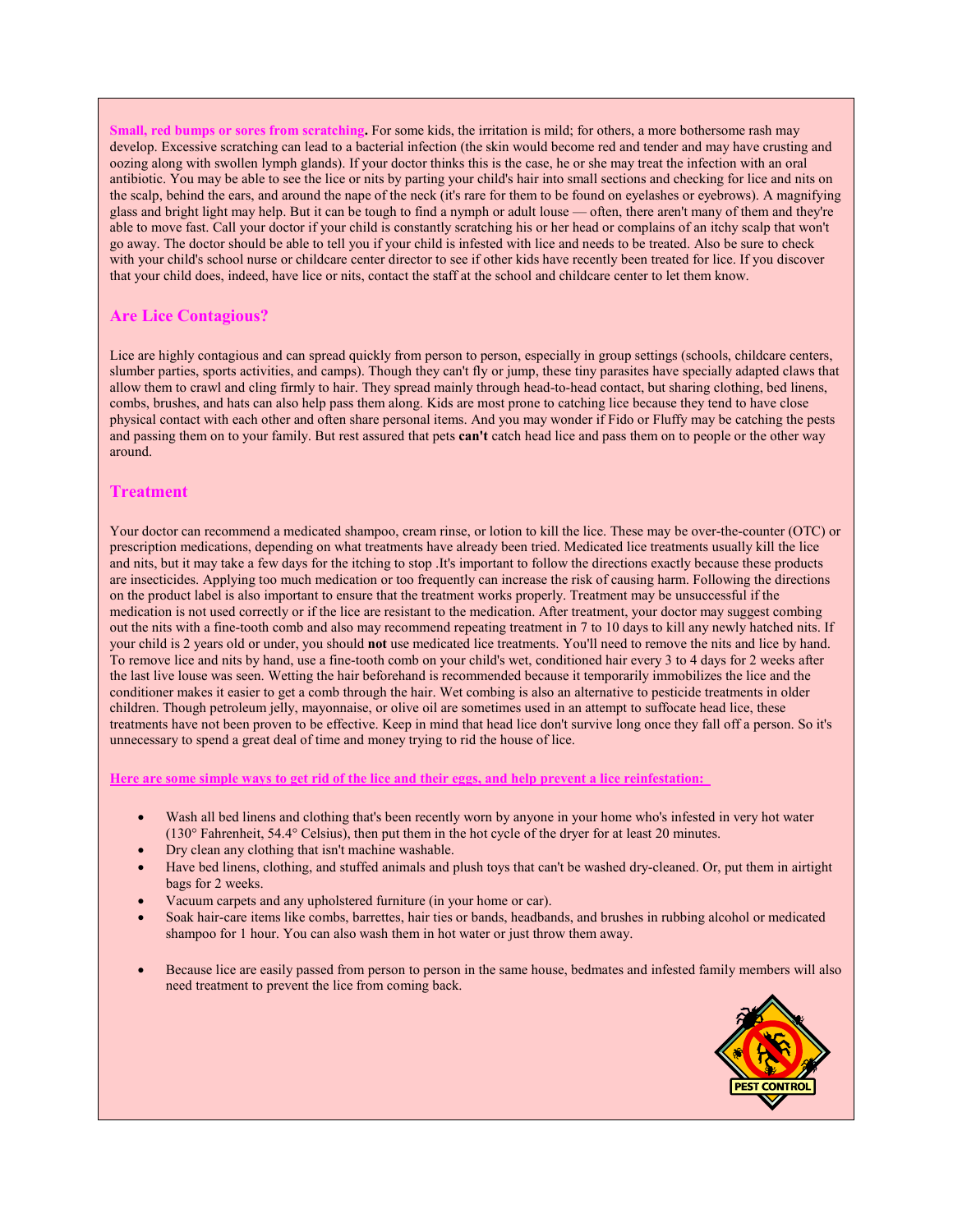In your efforts to get rid of the bugs, there are some things you *shouldn't* do. Some don'ts of head lice treatment include:

- Don't use a hair dryer on your child's hair after applying any of the currently available scalp treatments because some contain flammable ingredients.
- Don't use a cream rinse or shampoo/conditioner combination before applying lice medication.
- Don't wash your child's hair for 1 to 2 days after using a medicated treatment.
- Don't use sprays or hire a pest control company to try to get rid of the lice, as they can be harmful.
- Don't use the same medication more than three times on one person. If it doesn't seem to be working, your doctor may recommend another medication.
- Don't use more than one head lice medication at a time.

#### Preventing Lice

Having head lice is not a sign of un cleanliness or poor hygiene. The pesky little bugs can be a problem for kids of all ages and socioeconomic levels, no matter how often they do — or don't — clean their hair or bathe.

However, you can help to prevent kids from getting lice — or from becoming reinfested with lice — by taking the following precautions:

- Tell kids to try to avoid head-to-head contact at school (in gym, on the playground, or during sports) and while playing at home with other children.
- Tell kids not to share combs, brushes, hats, scarves, bandanas, ribbons, barrettes, hair ties or bands, towels, helmets, or other personal care items with anyone else, whether they may have lice or not.
- Tell kids not to lie on bedding, pillows, and carpets that have recently been used by someone with lice.
- Every 3 or 4 days, examine members of your household who have had close contact with a person who has lice. Then, treat those who are found to have lice or nits close to the scalp.

#### Will They Ever Be Gone?

As many parents know firsthand, lice infestation can be a persistent nuisance, especially in group settings. If you feel like you're following every recommendation and your child still has lice, it may be because:

- there are still some nits left behind
- your child is still being exposed to someone with lice
- the treatment you're using isn't effective

There's no doubt that they can be hard bugs to get rid of. If your child still has lice for 2 weeks after you started treatment or if your child's scalp looks infected, call your doctor.

No matter how long the problem lasts, be sure to emphasize to your child that although having lice can certainly be very embarrassing, anyone can get them. It's important for kids to understand that they haven't done anything wrong and that having lice doesn't make them dirty. And reassure them that as aggravating as getting rid of the annoying insects can be, there is light at the end of the tunnel.

Be patient and follow the treatments and preventative tips as directed by your doctor for keeping the bugs at bay, and you'll be well on your way to keeping your family lice-free.

http://kidshealth.org/parent/infections/common/lice.html Reviewed by: Mary L. Gavin, MD

Date reviewed: September 2008

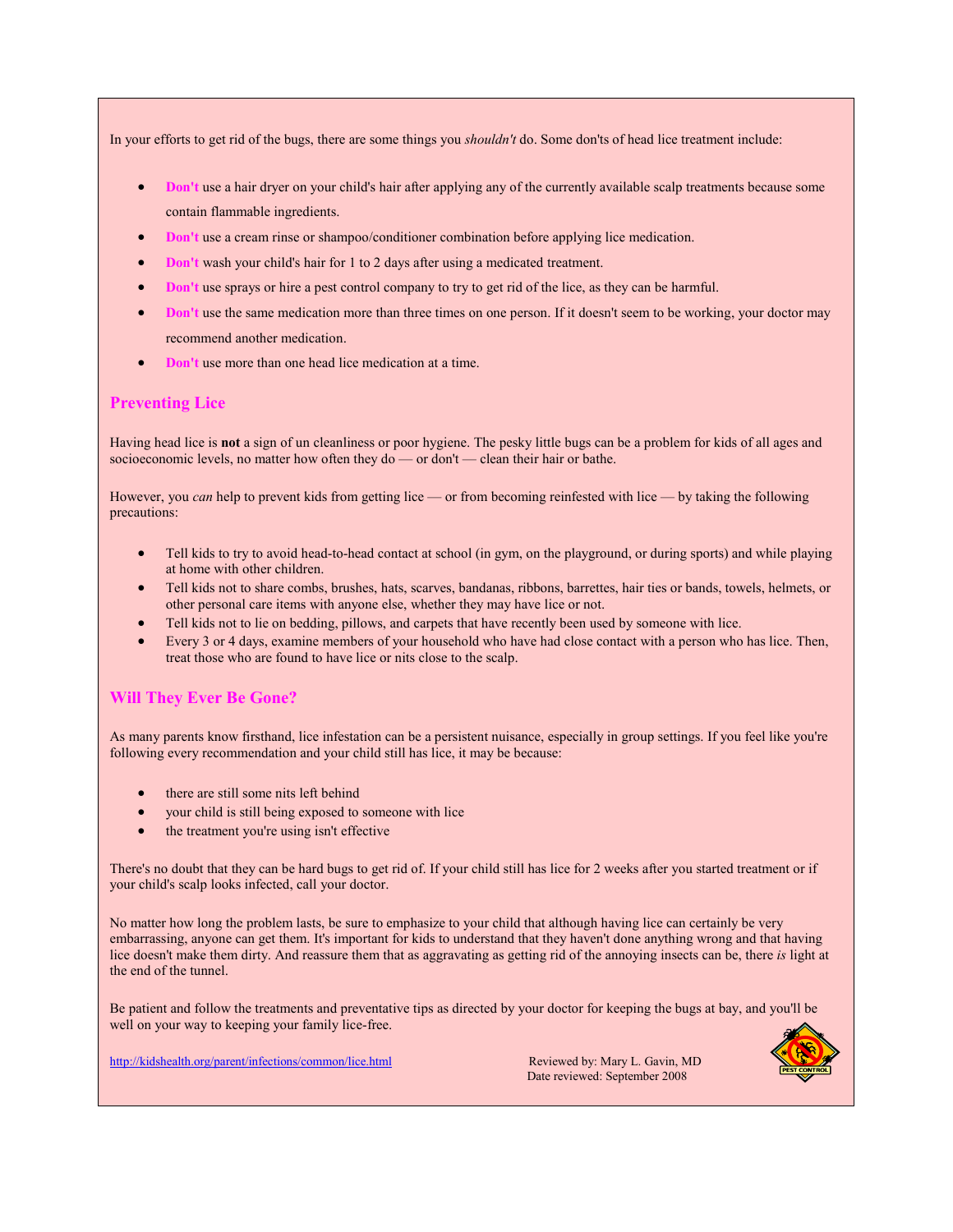

TAX TIME!

Wow, it's that time of year again! Those of you who have given Ms. Vickie your e-mail address have been sent your year end invoices. However, those of you who did not submit an email address will have your statement available in the front lobby. For those of you who need our Employee Identification Number here it is! 39-1905508.



Just a reminder of our policy regarding your child's diaper and baby wipe supply. The first Monday of every month you need to bring in a large container of diapers and a container of wipes. This

has always worked out well to maintain a good supply here at the Center. If for some reason your child runs low we will notify you immediately. If you have a question on whether or not you have brought your supply for the month, check with your child's teacher, they keep documentation monthly on those supplies.



Valentines Party!

The children will be having their Valentine's Party Thursday February 12, 2009. Please have your child sign their name to the back of each valentine card. You may ask your teachers how many

cards to complete. This works out really well and reduces the confusion for the children. Please have their cards completed and at the Center by Wednesday February 11,2009.



# We Need Paper!

If you have any type of paper in your office or home that needs recycled we would love to have it! The children really enjoy using this for their creative time. Thank you to all of our families who take the time and energy to bring paper to the Center. It has really helped!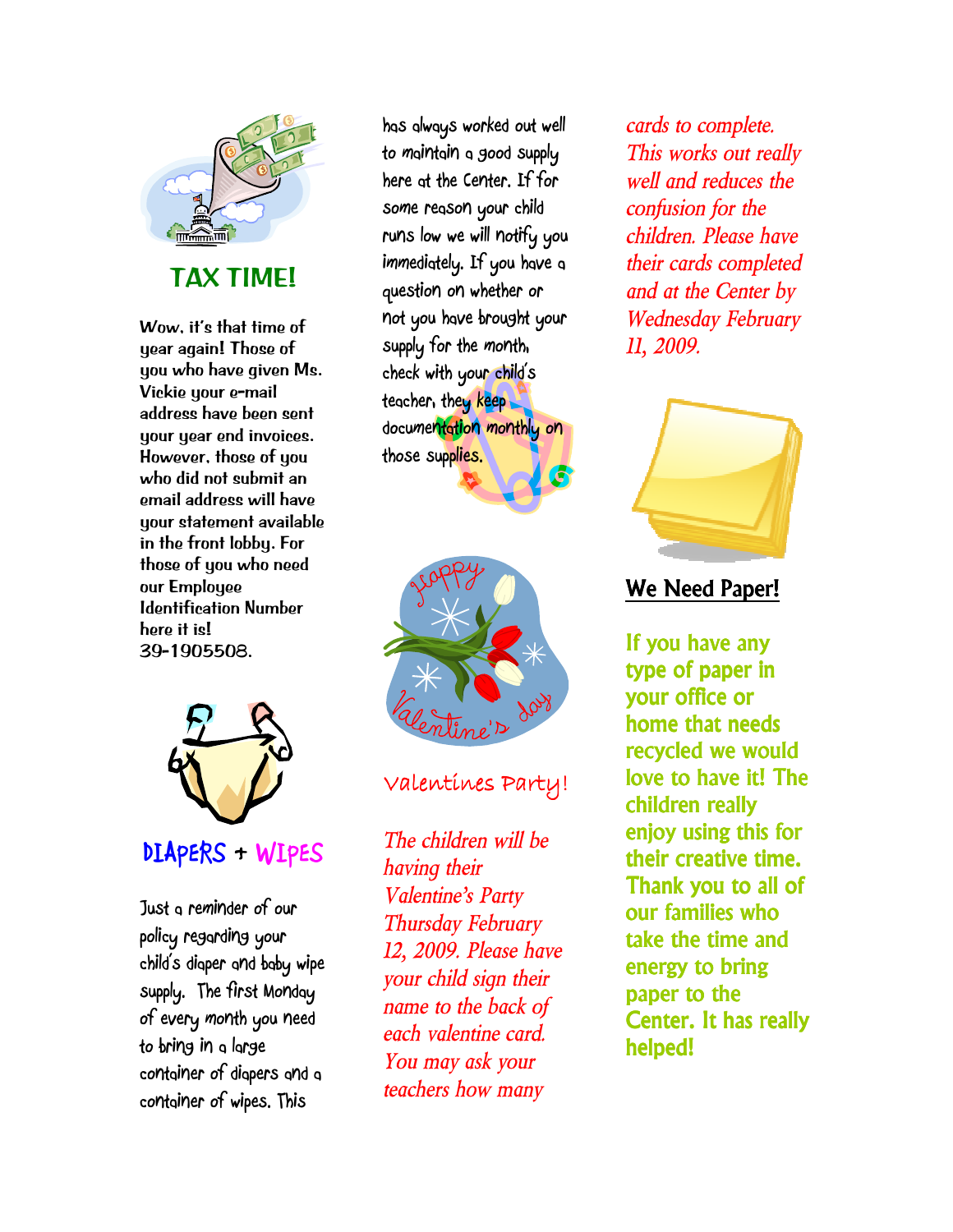

### Dance with your Baby?

Why not? A baby learns from the movement she/he experiences as they are being lifted, held, carried and cared for as well as from the movements of their own bodu. An infant's nervous system is not yet completely developed and they startle easily. A loud noise, a sudden movement or loss of support can be frightening to them. However, gently rhythmic motion is soothing. This is why babies respond to being rocked or walked when they are uncomfortable or wakeful. But dancing? YES, dancing! Remember when babies learn from being moved as well as from moving. A very young baby cannot yet learn from rapid or jerky movements, but they can learn from

smooth, rhythmic changes of position. So if you enjoy moving to the music, your baby will enjoy it too. Find some music that is soft and rhythmic. Hold your baby gently but firmly so that they feel secured. Then sway from side to side, move forward and backward turn and twist in time to the music.

Your movements will stimulate the sense organs deep within the baby's ears. The sensations they experiences will help them develop the position sense and balance they will need when they try to sit, stand, and walk later on. If you hum along with the music, your baby will get additional stimulation from the vibration of your chest. If you enjoy moving to music, your pleasure will communicate itself to your baby as you hold them. Sweet music and gentle movements while holding your baby securely are the ingredience for some happy moments for you and your baby. Where do you think they got the term, "Swing Baby Swing!" (Some of the information contained in this article was taken from "growing together" heartland area education agency II volume 15 no.5)





We would ask all of our parents and family members to refrain from calling to talk to the staff between the hours

of 8:30 am and 12 noon. During those hours is the time the staff are really busy and having their preschool, focus of the week, arts and crafts, circle time and one on ones with the children. It is very hard for the staff to pull away to talk on the phone and keep any type of organization, interest and cooperation from the children. Unless it is an emergency, please call between the hours of 12 noon and  $5:30$  pm. Thank you so much for your understanding and cooperation in this manner.



**HORNETS** School Age Children

Just a reminder to all parents of children in elementary to watch for the sign up sheets for Spring Break (March 16-19, 2008) If you sign them up to attend you will be responsible